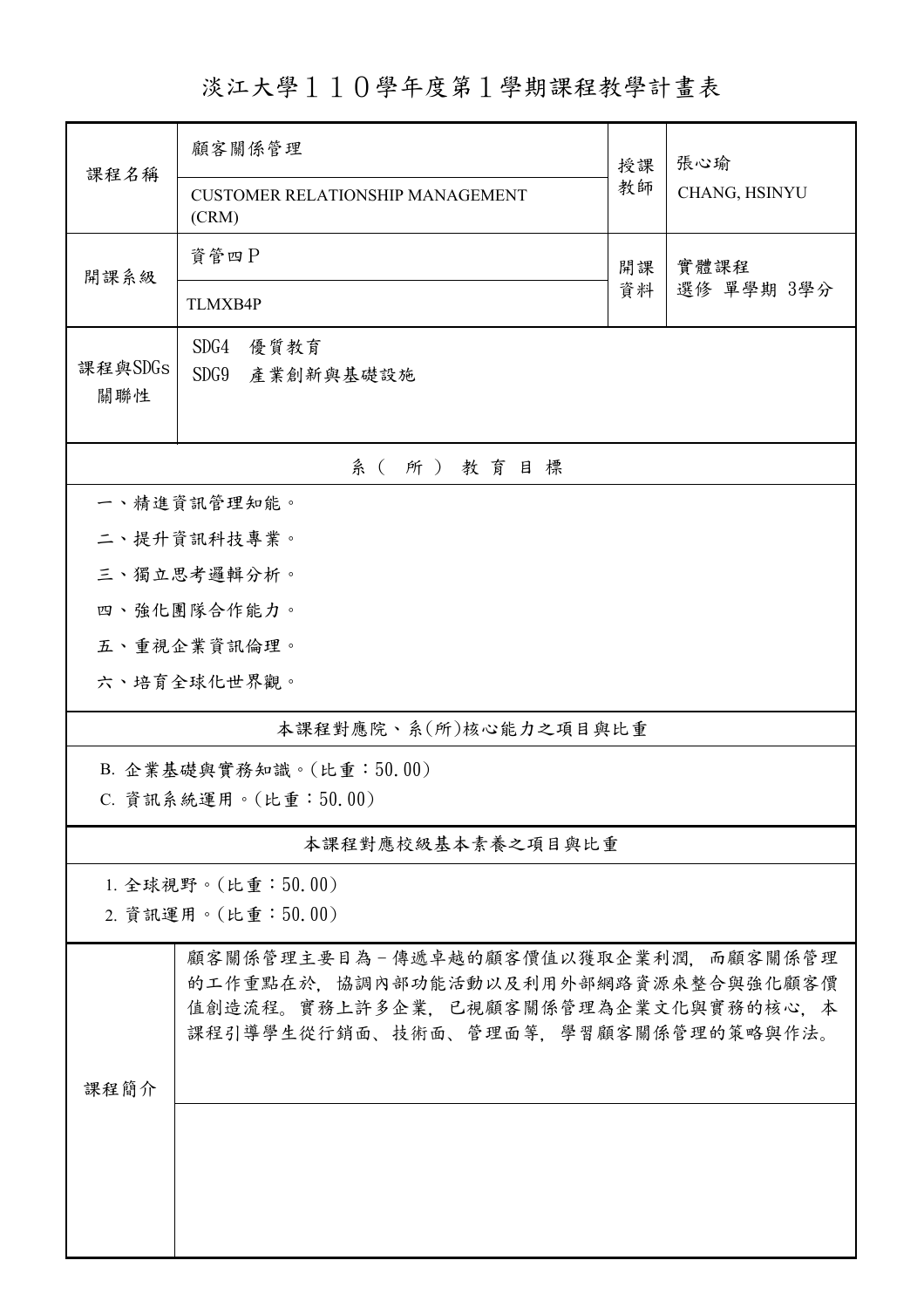|                                                                                                                                                                                                                                            | The purpose of customer relationship management (CRM) is to make firm<br>profits by means of the delivery of superior customer value. CRM<br>emphasizes on coordinating the activities of internal functions and on<br>utilizing the resources of external networks in order to integrate and<br>strengthen the processes of customer value creation. This course will guide<br>students to learn about CRM strategy and methods through marketing.<br>technology, and management dimensions. |                                    |                          |                                                                                                                                                                                              |                      |  |  |  |
|--------------------------------------------------------------------------------------------------------------------------------------------------------------------------------------------------------------------------------------------|-----------------------------------------------------------------------------------------------------------------------------------------------------------------------------------------------------------------------------------------------------------------------------------------------------------------------------------------------------------------------------------------------------------------------------------------------------------------------------------------------|------------------------------------|--------------------------|----------------------------------------------------------------------------------------------------------------------------------------------------------------------------------------------|----------------------|--|--|--|
| 本課程教學目標與認知、情意、技能目標之對應<br>將課程教學目標分別對應「認知(Cognitive)」、「情意(Affective)」與「技能(Psychomotor)」<br>的各目標類型。<br>一、認知(Cognitive):著重在該科目的事實、概念、程序、後設認知等各類知識之學習。<br>二、情意(Affective):著重在該科目的興趣、倫理、態度、信念、價值觀等之學習。<br>三、技能(Psychomotor):著重在該科目的肢體動作或技術操作之學習。 |                                                                                                                                                                                                                                                                                                                                                                                                                                                                                               |                                    |                          |                                                                                                                                                                                              |                      |  |  |  |
| 序<br>號                                                                                                                                                                                                                                     |                                                                                                                                                                                                                                                                                                                                                                                                                                                                                               | 教學目標(中文)                           |                          | 教學目標(英文)                                                                                                                                                                                     |                      |  |  |  |
| $\mathbf{1}$                                                                                                                                                                                                                               | 的策略與作法。                                                                                                                                                                                                                                                                                                                                                                                                                                                                                       | 本課程引導學生從行銷面、技術<br>面、管理面等, 學習顧客關係管理 |                          | This course covers theory and development of CRM,<br>customer data and information technology, impacts of<br>CRM on marketing strategy, evaluation of CRM, and<br>future challenges for CRM. |                      |  |  |  |
| 教學目標之目標類型、核心能力、基本素養教學方法與評量方式                                                                                                                                                                                                               |                                                                                                                                                                                                                                                                                                                                                                                                                                                                                               |                                    |                          |                                                                                                                                                                                              |                      |  |  |  |
| 序號                                                                                                                                                                                                                                         | 目標類型                                                                                                                                                                                                                                                                                                                                                                                                                                                                                          | 院、系(所)<br>核心能力                     | 校級<br>基本素養               | 教學方法                                                                                                                                                                                         | 評量方式                 |  |  |  |
| $\mathbf{1}$                                                                                                                                                                                                                               | 認知                                                                                                                                                                                                                                                                                                                                                                                                                                                                                            | BC                                 | 12                       | 講述、討論、發表                                                                                                                                                                                     | 測驗、作業、討論(含<br>課堂、線上) |  |  |  |
| 授課進度表                                                                                                                                                                                                                                      |                                                                                                                                                                                                                                                                                                                                                                                                                                                                                               |                                    |                          |                                                                                                                                                                                              |                      |  |  |  |
| 週次                                                                                                                                                                                                                                         | 日期起訖                                                                                                                                                                                                                                                                                                                                                                                                                                                                                          |                                    |                          | 內 容 (Subject/Topics)                                                                                                                                                                         | 備註                   |  |  |  |
|                                                                                                                                                                                                                                            | $110/09/22$ ~<br>110/09/28                                                                                                                                                                                                                                                                                                                                                                                                                                                                    | 課程介紹                               |                          |                                                                                                                                                                                              |                      |  |  |  |
| $\overline{2}$                                                                                                                                                                                                                             | $110/09/29$ ~<br>110/10/05                                                                                                                                                                                                                                                                                                                                                                                                                                                                    | 顧客關係管理導論                           |                          |                                                                                                                                                                                              |                      |  |  |  |
| 3                                                                                                                                                                                                                                          | $110/10/06 \sim$<br>110/10/12                                                                                                                                                                                                                                                                                                                                                                                                                                                                 |                                    | 顧客關係管理之經營策略              |                                                                                                                                                                                              |                      |  |  |  |
| 4                                                                                                                                                                                                                                          | $110/10/13$ ~<br>110/10/19                                                                                                                                                                                                                                                                                                                                                                                                                                                                    |                                    | 顧客關係管理之流程與關鍵步驟           |                                                                                                                                                                                              |                      |  |  |  |
| 5                                                                                                                                                                                                                                          | $110/10/20$ ~<br>110/10/26                                                                                                                                                                                                                                                                                                                                                                                                                                                                    | 顧客關係管理系統之建構                        |                          |                                                                                                                                                                                              |                      |  |  |  |
| 6                                                                                                                                                                                                                                          | $110/10/27$ ~<br>110/11/02                                                                                                                                                                                                                                                                                                                                                                                                                                                                    |                                    | CRM的核心議題與ERP、SCM&BI之整合應用 |                                                                                                                                                                                              |                      |  |  |  |
|                                                                                                                                                                                                                                            | $110/11/03$ ~<br>110/11/09                                                                                                                                                                                                                                                                                                                                                                                                                                                                    | 顧客關係管理之行銷                          |                          |                                                                                                                                                                                              |                      |  |  |  |
|                                                                                                                                                                                                                                            | $110/11/10$ ~<br>110/11/16                                                                                                                                                                                                                                                                                                                                                                                                                                                                    | 網路行銷、電子商務與顧客關係管理                   |                          |                                                                                                                                                                                              |                      |  |  |  |
| 9                                                                                                                                                                                                                                          | $110/11/17$ ~<br>110/11/23                                                                                                                                                                                                                                                                                                                                                                                                                                                                    | 期中考試週                              |                          |                                                                                                                                                                                              |                      |  |  |  |
|                                                                                                                                                                                                                                            |                                                                                                                                                                                                                                                                                                                                                                                                                                                                                               |                                    |                          |                                                                                                                                                                                              |                      |  |  |  |